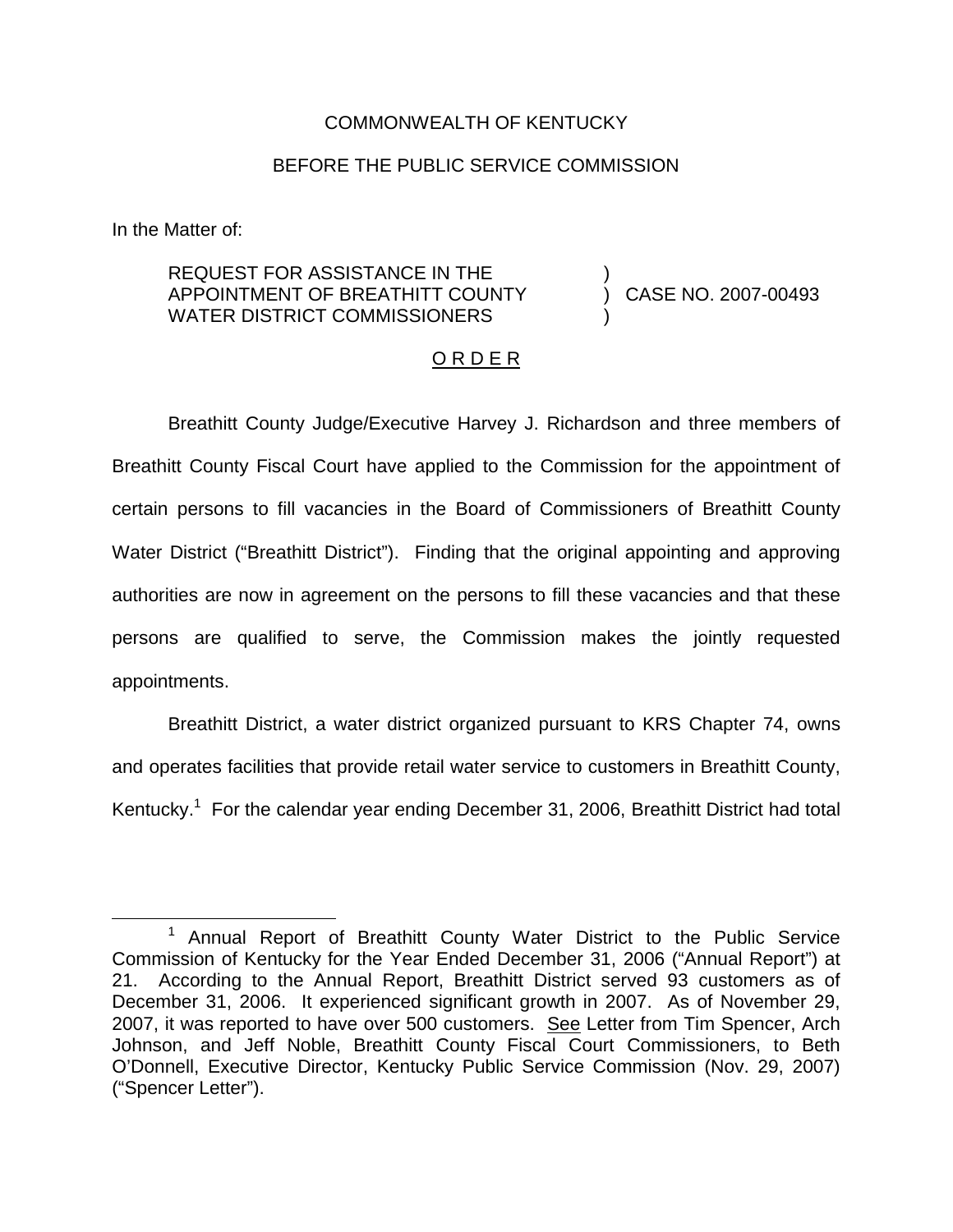assets of  $$6,275,014^2$  and total water operating revenues of  $$88,610.^3$  A 5-member board of commissioners controls and manages Breathitt District's affairs.<sup>4</sup>

Breathitt County Fiscal Court created Breathitt District on August 28, 2003.<sup>5</sup> At that time, Breathitt County Judge/Executive Lewis W. Warrix appointed and Breathitt County Fiscal Court approved the following persons to serve as water district commissioners for a period of 4 years: John L. Smith, Jay Watts, Eugene Smith, Homer Johnson, and Alma Noble.<sup>6</sup> The appointment and approval did not establish staggered terms for these commissioners.<sup>7</sup>

On August 28, 2007, Judge/Executive Richardson appointed Leland Noble, Bobby Gross, Bobby Thorpe, Jr., Reeve Hudson, Jr., and Larry Hensley to replace the incumbent members of Breathitt District's Board of Commissioners and requested that

<sup>2</sup> See Annual Report at 7.

 $3 \underline{Id.}$  at 21.

 $4$  KRS 74.020(1)(a) ("If a district lies wholly within a single county or operates as a single county district. . .the board of commissioners shall be composed of either three (3) or five (5) members as the county judge/executive shall determine.")

<sup>5</sup> Breathitt County Fiscal Court Ordinance No. 8-21-2003A.

<sup>6</sup> Minutes of Breathitt County Fiscal Court Meeting of August 28, 2003. The minutes do not expressly state the term of each appointment. In its first annual report to the Commission and each report thereafter, however, Breathitt District has reported the term of each commissioner as ending August 28, 2007. See Annual Report of Breathitt County Water District to the Public Service Commission of Kentucky for the Year Ended December 31, 2004 at 6.

 $7$  The Judge/Executive and Fiscal Court's actions failed to comply with KRS 74.020(1)(a), which provides that "[i]nitial appointments shall be for terms of two (2), three (3), and four (4) years, as designated by the court."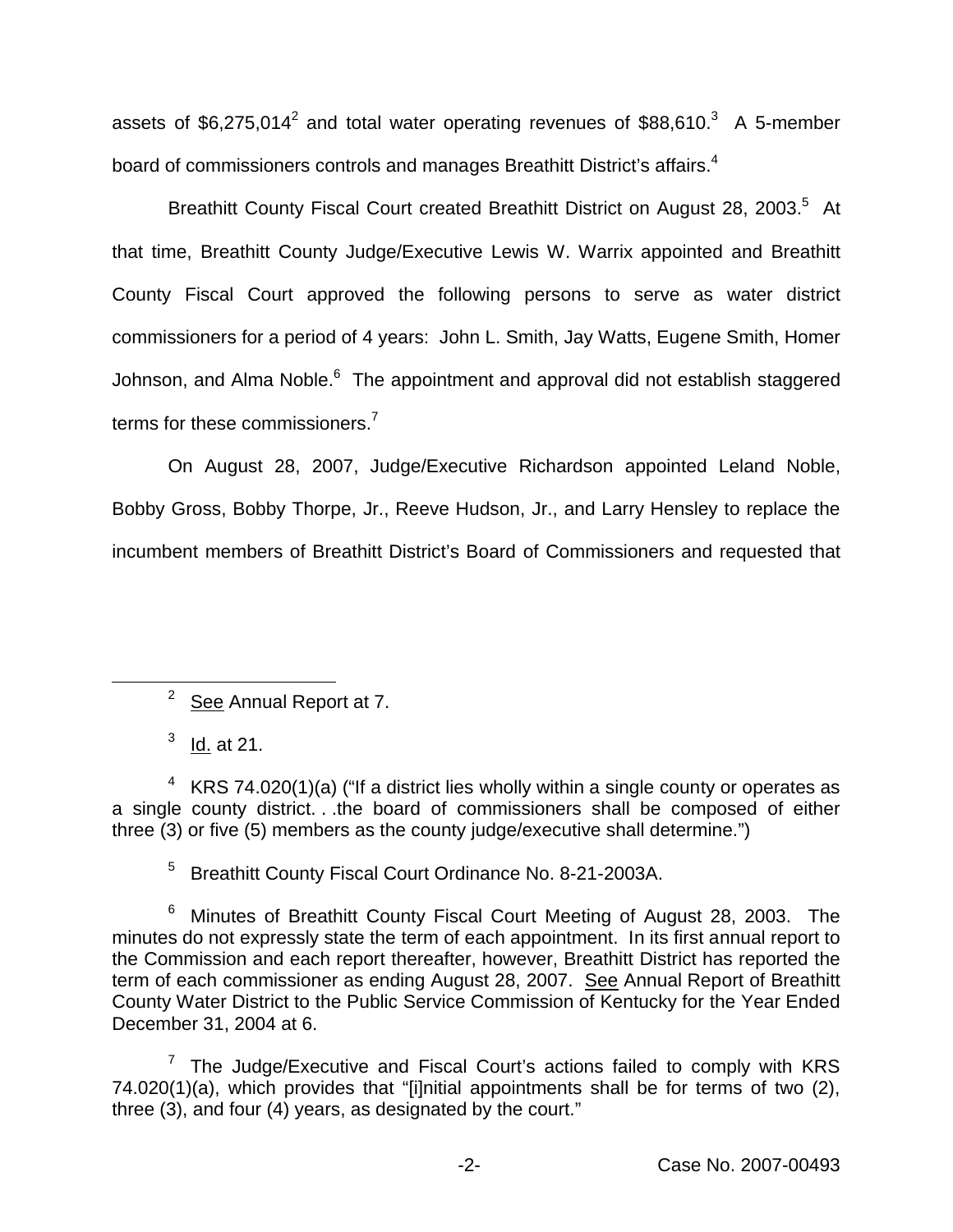Breathitt County Fiscal Court approve these appointments. Breathitt County Fiscal Court refused.<sup>8</sup>

On November 28, 2007, Breathitt County Commissioners Tim Spencer, Arch Johnson, Jr., and Jeff Noble applied $9$  to the Commission for reappointment of the incumbent board members: John L. Smith, Jay Watts, Vurl Fugate,<sup>10</sup> Homer Johnson, and Alma Noble. On November 30, 2007, Judge/Executive Richardson recommended to the Commission that his appointees should fill the vacancies and that the terms of the new appointees should be staggered.

Subsequently, Judge/Executive Richardson and the Breathitt County Commissioners reached agreement on appointments. On January 8, 2008, Judge/Executive Richardson appointed and Breathitt County Fiscal Court unanimously approved the following persons to serve as Breathitt District commissioners:<sup>11</sup>

| <b>Candidate</b>    | <b>Term Ending Date</b> |
|---------------------|-------------------------|
| <b>Bobby Thorpe</b> | August 28, 2011         |
| Bobby L. Gross      | August 28, 2011         |
| John L. Smith       | August 28, 2010         |
| Vurl Fugate         | <b>August 28, 2009</b>  |
| Jay Watts           | August 28, 2009         |

<sup>&</sup>lt;sup>8</sup> See Letter from Harvey J. Richardson, Breathitt County Judge/Executive, to Beth O'Donnell, Executive Director, Kentucky Public Service Commission (December 3, 2007).

<sup>9</sup> Spencer Letter.

 $10$  Mr. Fugate apparently was appointed and approved in 2005 to fill the term of Eugene Smith. Breathitt District first reports Mr. Fugate as a commissioner in its report to the Commission for 2005. Mr. Smith is not listed as a commissioner in that report. See Annual Report of Breathitt County Water District to the Public Service Commission of Kentucky for the Year Ended December 31, 2005 at 6.

<sup>11</sup> Minutes of Breathitt County Fiscal Court Meeting of January 8, 2008.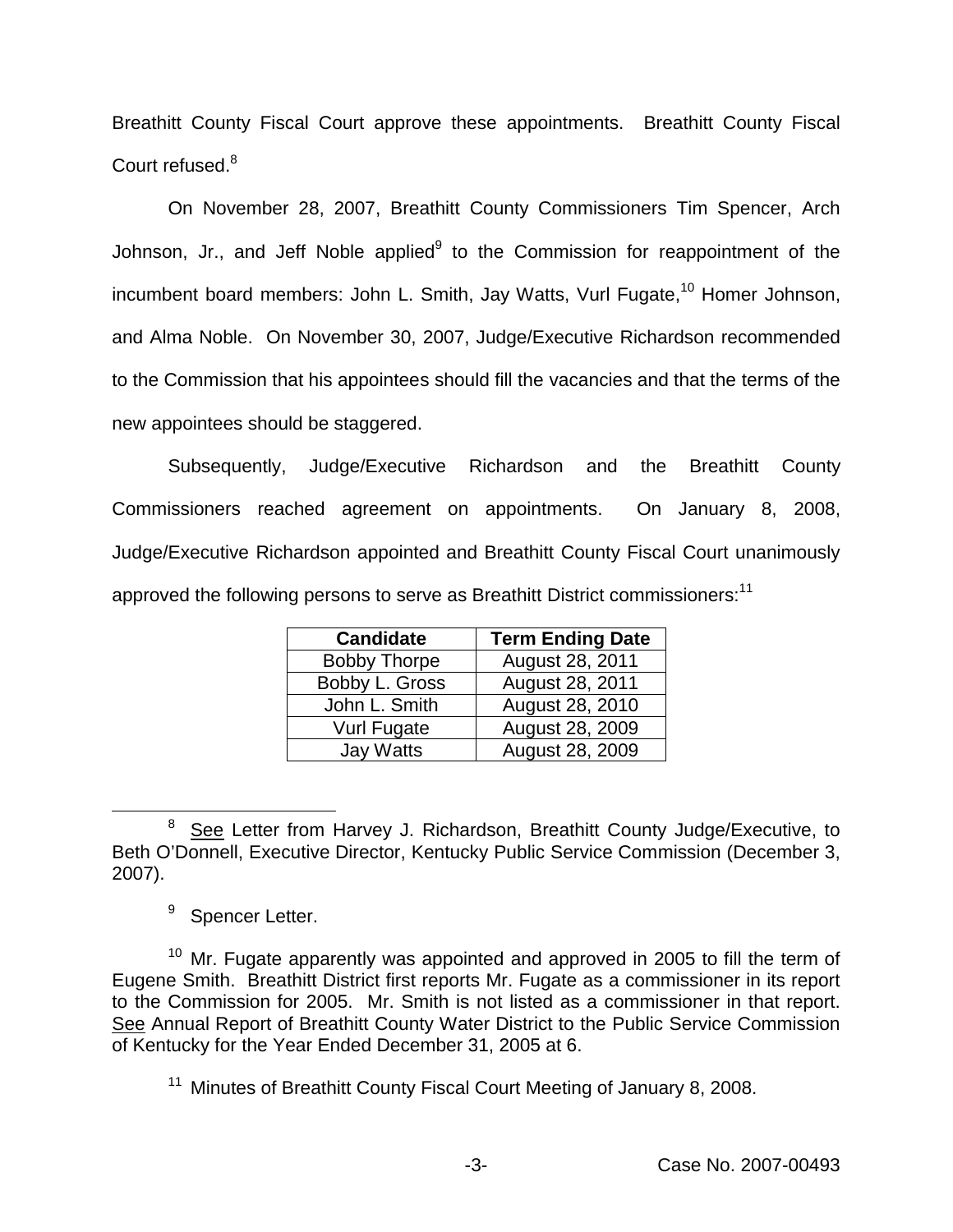These appointments are subject to Commission approval.

Pursuant to KRS 74.020(1)(a), a county judge/executive appoints water district commissioners with the approval of the county's fiscal court. KRS 74.020(4), however, provides that the Commission shall fill a vacancy on the board of commissioners "if, within ninety (90) days following the expiration of the term, the vacancy has not been filled by the appropriate county judge/executive with approval of the fiscal court."

As the term of each Breathitt District commissioner expired on August 27, 2007, and the positions have been vacant for more than 90 days, the Commission has the statutory duty and the exclusive authority to fill the vacant positions.<sup>12</sup> While a county judge/executive and a county fiscal court may reach agreement on the vacant position, they lack authority to fill the vacancy once it has remained unfilled for more than 90 days. Any action on their part to appoint and approve a candidate at that time has limited legal effect and constitutes only a recommendation to the Commission.

While the Commission has exclusive authority to fill vacancies that exist for 90 days or more, we will defer to the local elected officials in those instances where the local appointing and approval authorities have reached agreement on a candidate.

# <sup>12</sup> KRS 74.020(4) provides:

Vacancies shall be filled by the same appointing authority which is empowered to make the original appointment. Vacancies resulting from cause other than expiration of the term shall be filled for the unexpired term only. Notwithstanding the provisions of KRS 67.710, a vacancy resulting from the expiration of a term shall be filled by the Public Service Commission if, within ninety (90) days following the expiration of the term, the vacancy has not been filled by the appropriate county judge/executive with approval of the fiscal court.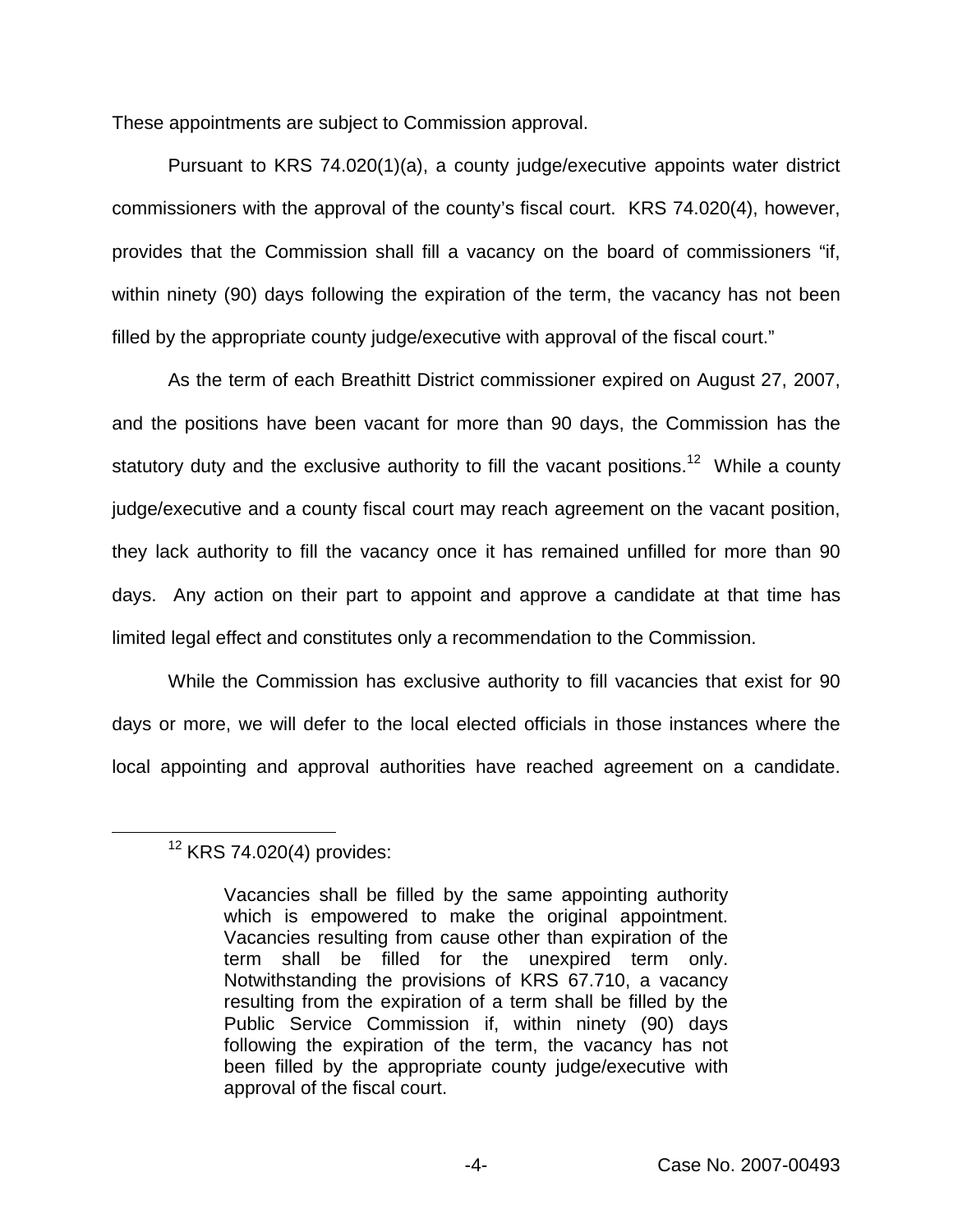Absent unusual circumstances that raise clear concerns about an agreed candidate's qualifications, such deference is appropriate because local officials generally have a better understanding of the candidates' qualifications and of the water district's needs and because these officials are directly accountable to the water district's customers through the ballot box.

Based upon the above and given that each of the agreed candidates meets the sole legal requirement to serve as a commissioner of Breathitt District,<sup>13</sup> the Commission finds that the agreed candidates should be appointed and approved to fill the vacant positions for the recommended terms. We further find that the proposed recommended terms will allow for staggered terms, will provide for continuity of leadership and direction, and are generally consistent with KRS 74.020(1)(a).

IT IS THEREFORE ORDERED that:

1. Bobby Thorpe, Jr. is appointed and approved to fill an existing vacancy on Breathitt District's Board of Commissioners. His term shall expire on August 28, 2011.

2. Bobby Gross is appointed and approved to fill an existing vacancy on Breathitt District's Board of Commissioners. His term shall expire on August 28, 2011.

3. John L. Smith is appointed and approved to fill an existing vacancy on Breathitt District's Board of Commissioners. His term shall expire on August 28, 2010.

 $13$  Each agreed candidate is a resident of Breathitt County Water District. See Letter of Harvey J. Richardson, Breathitt County Judge/Executive, to Virginia Gregg, Staff Attorney, Kentucky Public Service Commission (Feb. 15, 2008). KRS 74.020(1)(a) provides that "[m]embers of the board shall be residents of the district, or of any incorporated or unincorporated area served by the district in the county in which the district was originally established. . . ."